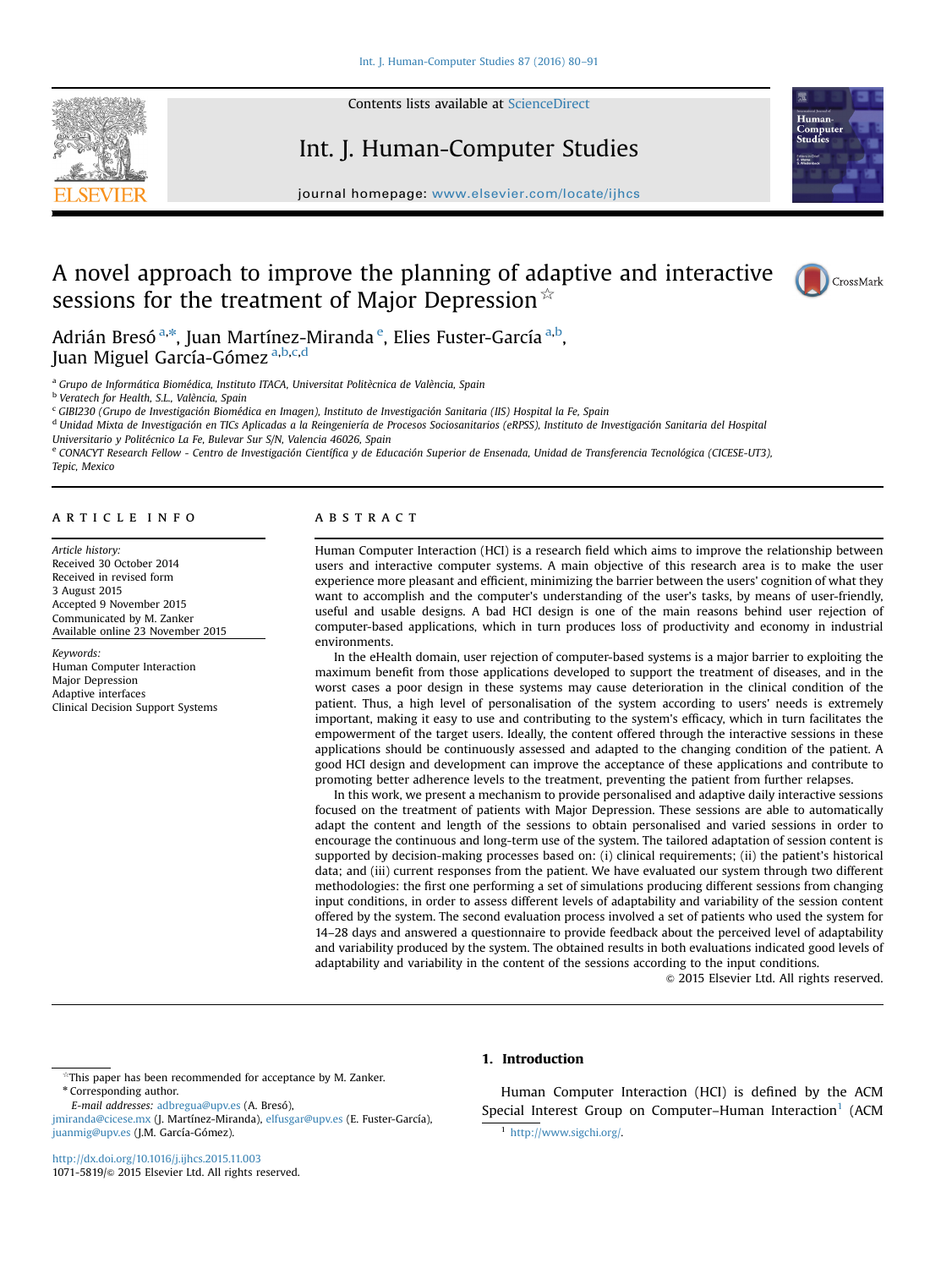SIGCHI) as a discipline concerned with the design, evolution and implementation of interactive computing systems for human use, and with the study of the major phenomena surrounding them (Rusu et al., 2008). A good user interface facilitates effective communication between the user and the software application, but bad HCI design can cause non-acceptance, non-use of the system and user frustration (Bessière et al., 2006).

Karray et al. (2008) identified a new generation of HCI systems: (i) Intelligent HCI, which are interfaces that incorporates at least some kind of intelligence in the perception process with the user in order to respond accordingly (e.g. the use of natural language understanding and recognition of body movements); and (ii) Adaptive HCI, which allows adjustments of its behaviour to each user at any time on the basis of some form of learning, inference, or decision making (Sears and Jacko, 2009). Tomlinson and Baumer (2007) also defined an adaptive interface as the way of the features a user would find desirable and customisable.

In Adaptive HCI, verbal and nonverbal information (such as facial expressions, posture, point of gaze, and the speed/force used when a mouse is moved or clicked, and bioelectrical signals) can be analysed by the system to infer new knowledge about the user and adapt the functionalities of the system to maximise user acceptance, usability and satisfaction level. This adaptation might be related to the (i) presentation, i.e. HOW the interaction is conveyed (such as updating screen colours, sounds, etc. Börner (1994)), or to the (ii) content, i.e. WHAT are the actions to be done during the interaction (such as the content of the conversation with the user (Kharat and Dudul, 2009)). Additionally, when we are speaking about systems implemented on the Web, there are several authors (Bunt et al., 2007; Vasilyeva et al., 2005) who added a third adaption feature: (iii) the structure adaptation or adaptive navigation support which is the mechanism responsible for changing the appearance of visible links.

One of the applications where a good HCI design is important is in the medical domain because these kind of applications could provide great benefits in supporting tasks related to the treatment of patients. But if the design of these applications is faulty or erroneous, it could be harmful and it could have serious consequences for the users such as treatment abandonment, which could lead to a worsening of the patient's health, or cause a relapse (Novick et al., 2010). A particularly critical field is the use of HCI techniques in the mental health area where the discontinuation of treatment increases the risk of suicide and death (Ward et al., 2006). The design and development of good HCI systems applied to computer-based psychotherapy must be performed taking into account the particular characteristics of the targeted users, such as their cognitive/behavioural capabilities and limitations (Patel and Kushniruk, 1998). The identification and addressing of these special characteristics is particularly important in patients with Major Depression who have associated distorted and negative thinking, which makes them prone to suffering anxiety, frustration and stress when interacting with computer systems (Safford and Worthington, 1999). Significant efforts are still required to develop systems that can be widely accepted and that effectively promote the adherence to computer-based psychotherapy.

In this paper we describe an adaptive HCI framework as the core of a Clinical Decision Support System (CDSS), which in turn is one of the components of a Personal Health System (PHS) developed in the context of the Help4Mood European Research Project. The main objective of the project is to support the remote treatment of people who are recovering from a major depressive disorder. The work presented here is concentrated on the generation of tailored sessions (i.e. WHAT their contents are), based on the analysis of user (objective and subjective) inputs and the planning of the daily interactive sessions. The work performed related with HOW to convey the session contents to the patient is out of the scope of this paper but details can be found in Martínez-Miranda et al. (2014, 2012, 2015).

The hypothesis that conducts our work is that "the dynamic selection and planning of the activities to be included in daily interactive sessions for the treatment of Major Depression based on a user model would generate better adaptive and varied content. Hence, the generation of personalised and varied content can in turn contribute to facilitating the effective use and adherence from users to the system aiming to support the treatment of Major Depression".

The algorithm developed for the planning of the content for the daily interactive sessions is based on the knowledge inferred from (i) objective and subjective data collected from the patient; (ii) the historical data that forms a dynamic model of the user, and (iii) a set of requirements pre-defined by the clinicians. In addition to the content of the daily sessions, our proposed framework also produces periodic summary reports with textual and graphical information reflecting the patient's wellbeing evolution in an easy to digest format for both patients and clinicians. These summaries stimulate joint (clinician and patient) reflection about the evolution and improvements achieved by the patient at the different stages of the treatment (Wolters et al., 2013). All the different modules that form the complete framework of the system have also been designed to be smoothly extended with new content that can be included in the sessions or easily adapted to other mental health disorders where a continuous monitoring combined with daily sessions could benefit the treatment.

In order to assess how well our proposed framework is able to generate enough levels of adaptive and varied sessions, we evaluated our system using two different approaches: (1) massive simulations representing daily interactions between the user and the system in order to perform a quantitative analysis using statistical methods; and (2) clinical pilots with real patients ( $N=9$ ) to collect subjective feedback about the perceived levels of variability and adaptability of the content produced by the framework. The rest of the paper is organised as follows: in Section 2 we present the related work. Section 3 describes the design and implementation of the proposed framework. The evaluation methods are described in Section 4, and the obtained results are showed in Section 5. Finally, Section 6 presents some conclusions and future work.

## 2. Related work

Human–Computer Interaction emerged in the early 1980s, but in the last decade there have been increasing improvements in the field, producing the development of new methods and technologies. Recent achievements in this area have originated new approaches such as adaptive HCI with applications in several areas. Regarding Web platforms, we can find adaptive user interface focused on web searching such as Kinley's study (Kinley et al., 2014), which examined the relationships between users' cognitive styles and their Web searching behaviour. This study may help to provide an adaptive navigation interface that can facilitate efficient retrieval of the relevant search results. In eLearning systems, the adaptive learning interfaces were used to adapt courses, learning material and activities to the learner's individual situation, characteristics and needs (Graf, 2014). The development of applications for mobile devices is one of the most popular areas in which adaptive HCI is applied. Mobile applications are complex since they need to provide sufficient features to a variety of users in a restricted space where small numbers of components are available. Some authors had proposed their frameworks for mobile applications to make the interfaces automatically adapted to the users. Using data mining (K-means clustering algorithm) Nivethika